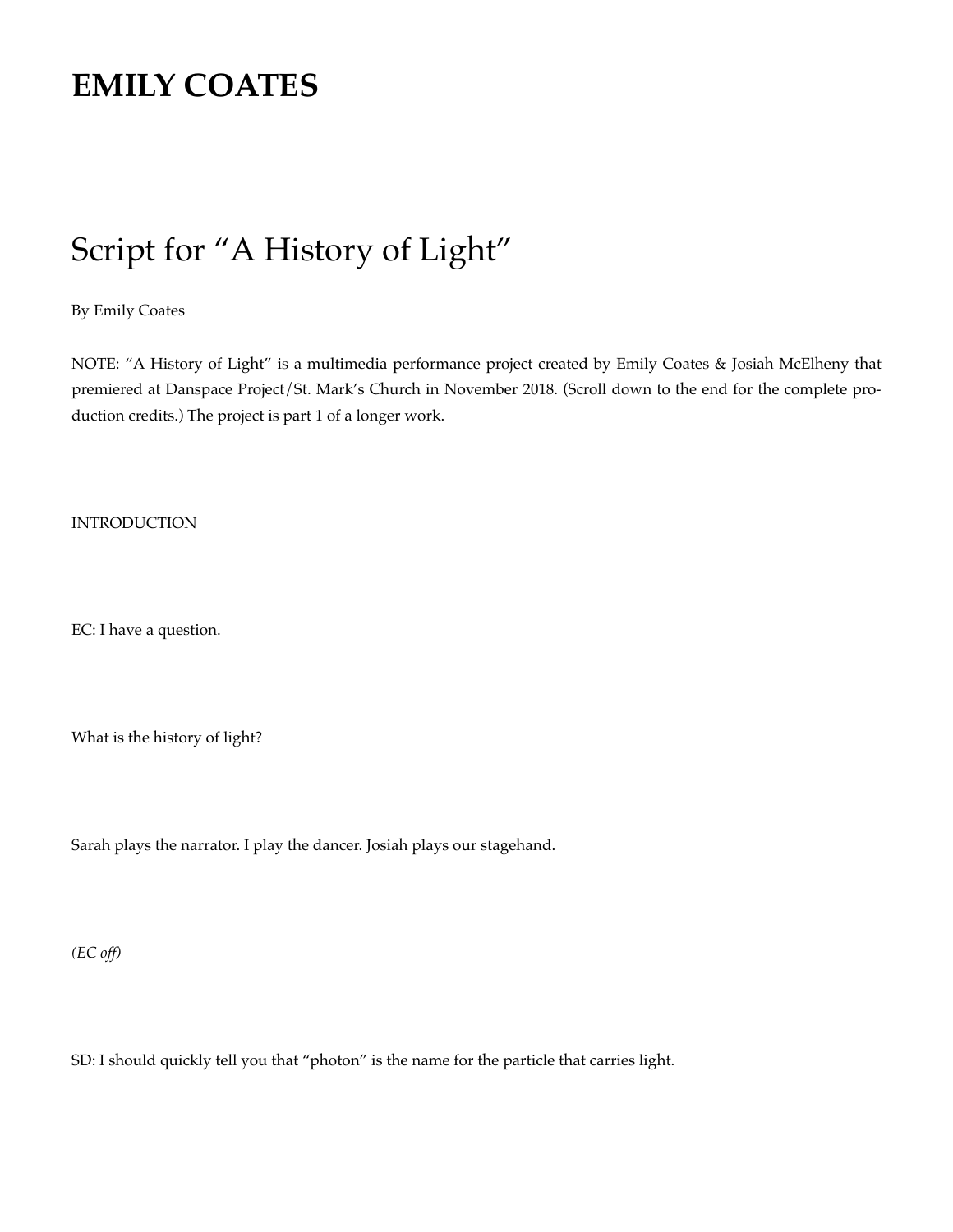And it is because of the humble photon that scientists are able to peer back in time—because light equals time equals history.

We can study the entire electromagnetic spectrum of light, which includes invisible light, such as x-rays and gamma rays. And we can detect light that is billions of years old.

And yet scientists have no way of accessing a history *before* there was light.

ACT I

Here we are, at the turn of the 20th century, in the panelled offices of the Harvard College Observatory, with Henrietta Swan Leavitt, who is studying light.

Leavitt hovers over her light lectern, holding a tiny metal tool above a photographed star the size of the period that punctuates this sentence. She is measuring the star's luminosity.

Leavitt was a "human computer," one among a group of women who carefully studied photographic plates of the night sky, which had been amassed by the Observatory.

Leavitt analyzed their contents, cataloguing vast swaths of the heavens—the Orion Nebula, the Magellanic Clouds (MA-JE-LAN-NIC).

She searched for variable stars, stars that fluctuate in brightness.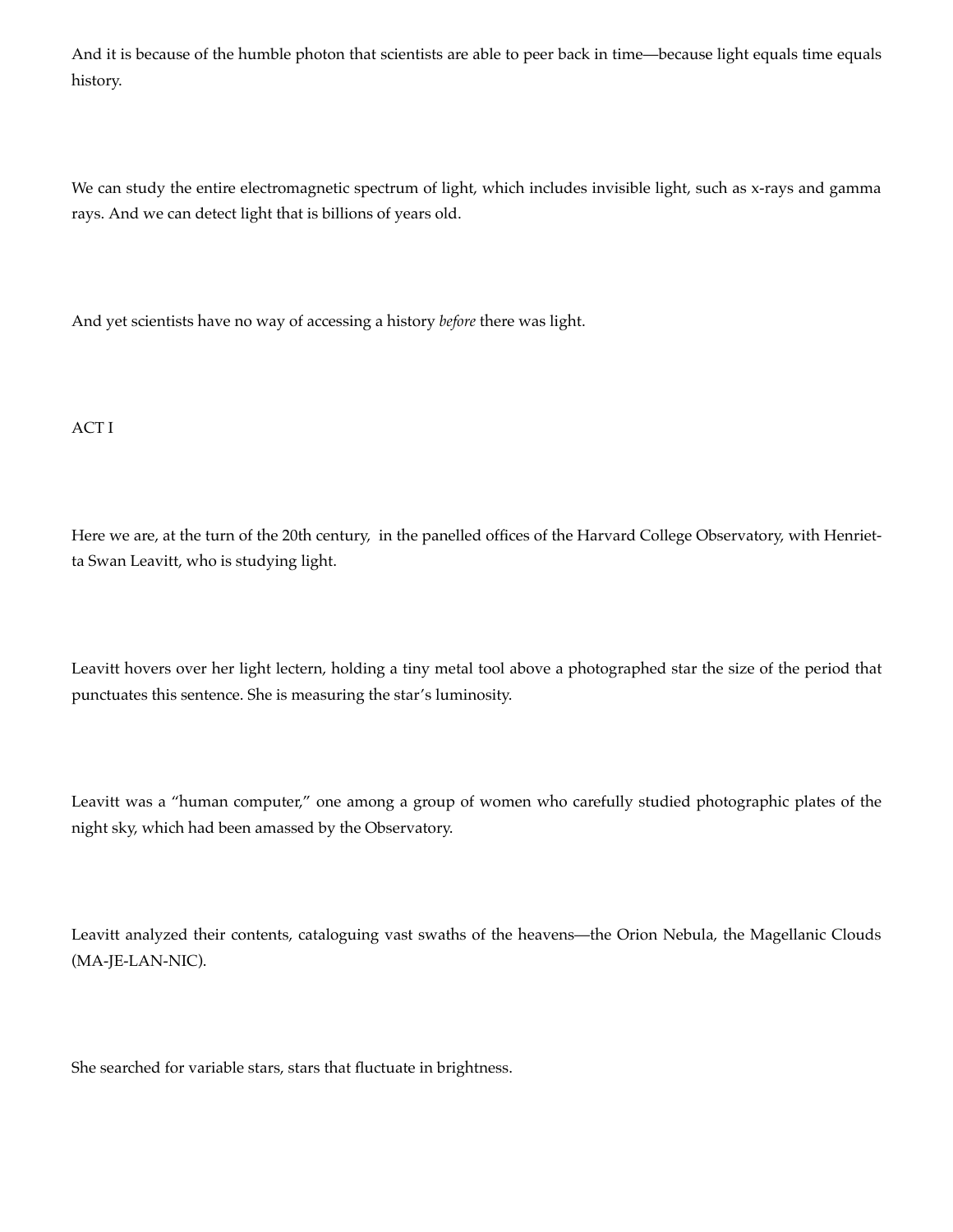Through her meticulous research, she discovered nearly 2,000 of the must fluttering stars–the Cepheids (SEF-EE-IDS).

She also discovered a proportion, known as Leavitt's Law, which describes a direct relationship between the brightness of a star and its periodicity–the amount of time it takes a star to cycle through its fluctuations.

Leavitt's Law, gave astronomers a tool by which to measure the distances to the stars.

Suddenly, the Milky Way became local–our little neighborhood.

And the Universe suddenly became not four billion years, but FOURTEEN billion years old.

Henrietta, who was deaf for most of her adult life, was also plagued by illness. When she fell too sick to continue on, she wrote to her friends at the Observatory: "Send me some sky…"

MUSIC CUE: TRACK 1: HENRIETTA'S SOLO

*[Henrietta's Solo]*

MUSIC FADES OUT AS EC REACHES CARPET STAGE LEFT

(*After the solo*) SD: Astronomical scales of time and space are difficult to fathom… so we've created a physical illustration to help. Josiah, would you help us?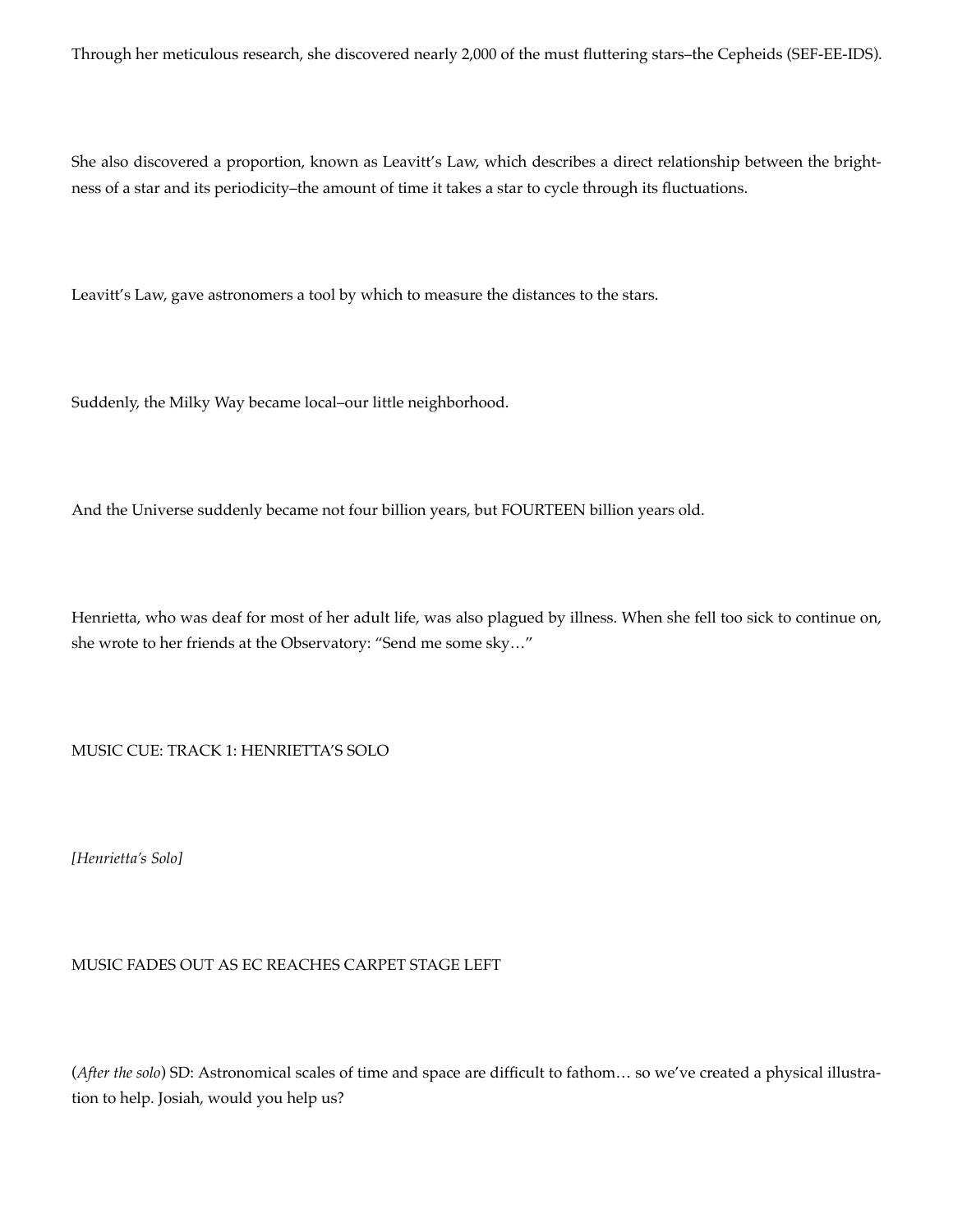JM: Here is the earth.

Here are the satellites.

Here is the moon.

Here is the sun.

Here is the edge of the solar system.

Here, not much farther away is the edge of the Milky Way.

Here is some of the emptiness, perhaps the dark matter and energy that fill most of our world.

Here is the end of the nearby galaxies.

Now we are so far away that we are in the past, even as we stand on earth.

Here we are at the faintest earliest galaxies visible from our telescopes.

Finally we reach the edge and the beginning, the scattering of energy from the big bang itself. We have reached the beginning of light.

*[TRANSITION: EC & JM sets up screen* as *SD starts talking.]*

#### ACT II

SD: At the time of Leavitt's discoveries, the technology to record and replay a moving image was barely two decades old.

That technology helped to imprint another pioneering woman—the ballerina Vera Karalli–on celluloid film.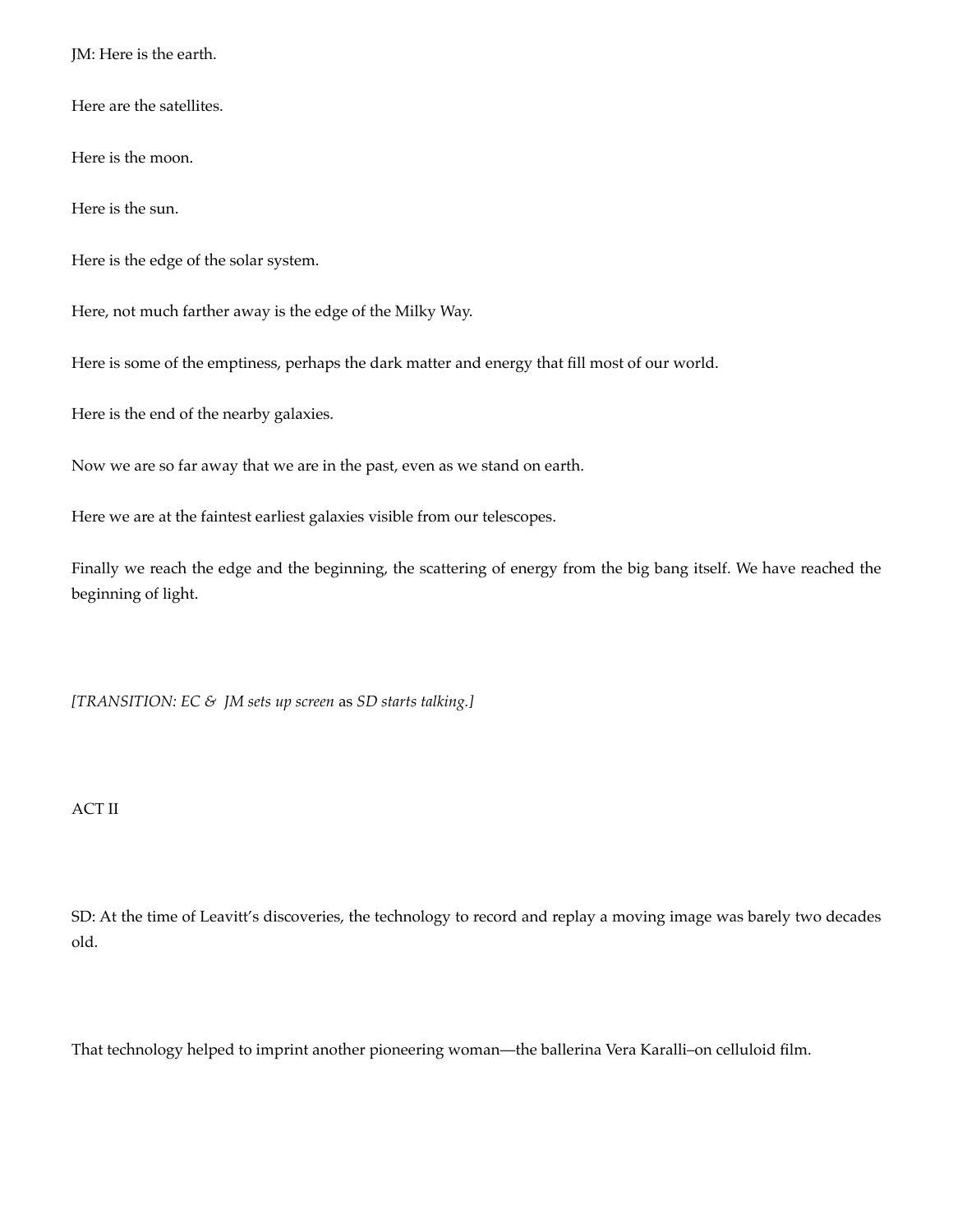Karalli, one of the first Russian silent film stars, pioneered a physical language for cinema that emphasized action over histrionic emotional display.

"I began a new epoch" (EE-POCK), she has said of her work in dance and film.

Though Karalli played a range of characters that often bordered on stereotype, it is the subtle force of her gestures that remains.

*Have we not too easily dismissed the power of the ballerina and her light—ness to redirect history?*

Karalli's lightness was imprinted on celluloid film, and through light she is with us again.

START FILM 1 + MUSIC TRACK 2: Saint-Saens

*[Dying Swan Solo plays, EC on Mat]*

### AFTER MUSIC FADES OUT — CUE FOR FILM 2: CHRYSANTHEMUM TO BEGIN

[Chrysanthemum plays, EC walks slowly through space, SD joins and begins to conduct, following the conductor on the screen]

*[When that film ends, SD facing screen]*: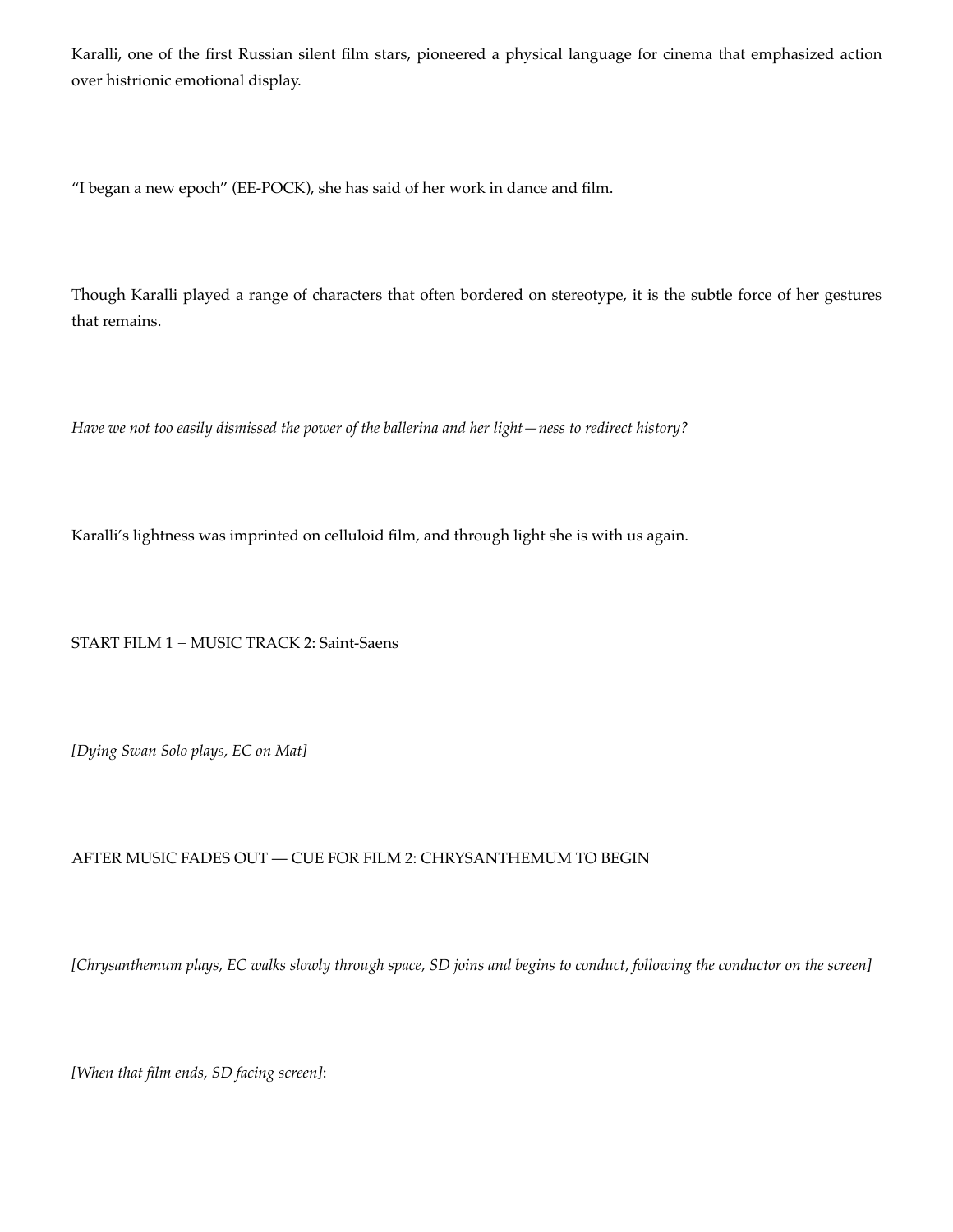#### FILM 3: DYING SWAN FINALE BEGINS AS SARAH RETURNS TO HER SEAT.

Thankfully, technology lets us rewind—undoing pathways of light, and of history.

By running the film in reverse, we free Karalli, bringing her back to life.

*[Dying Swan Final Scene in reverse plays out]*

ACT III

SD: I wonder about gravity; I worry about the speed of light. When will Standard Model of physics fail? I'm a particle physicist, but we don't even really know what a particle is.

Scientists face more uncertainties than certainties. The answers we've figured out up to now are not enough, and certainly have not come from a diverse enough range of voices.

Do you recognize the name Jedidah Isler?

She was the first African American woman to graduate with a PhD in Astrophysics from Yale—**in 2015.**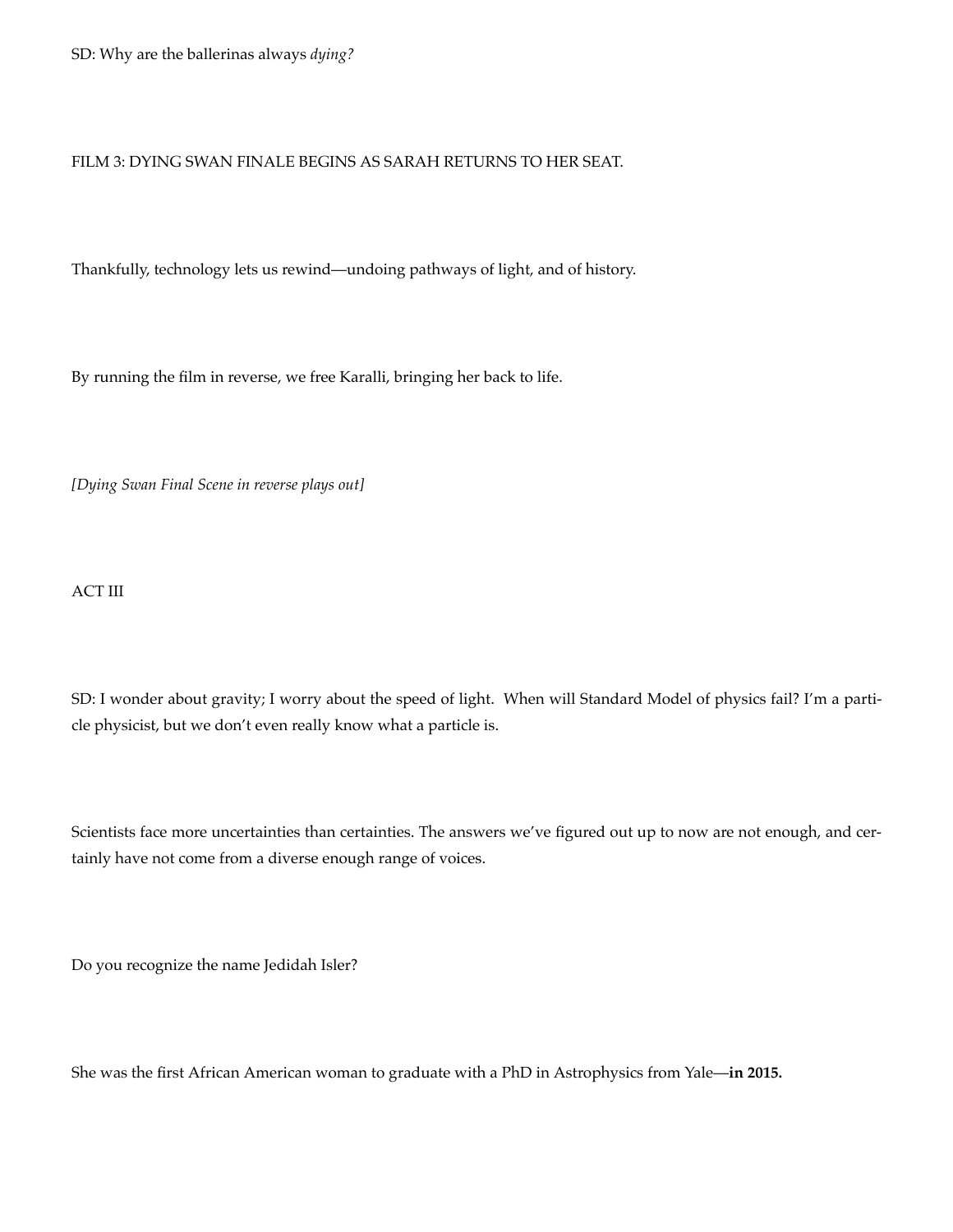Another master of light we should recognize is Carol Mullins–our lighting designer.

{*recognize Carol Mullins!*}

(*Carol gives a couple quick blinks of light*)

(*Light shifts*)

SD: Now for some galactic light…

It's 1971, and Alice Coltrane has just returned from her first pilgrimage to India. She records *World Galaxy* and *Universal Consciousness*, two albums that compositionally explode into a self-actualized Outer Space:

"Universal Consciousness literally means Cosmic Consciousness, Self-Realization, and illumination," Coltrane writes. This music involves "…a Totality concept, which embraces cosmic thought as an emblem of Universal Sound."

Through her voracious syntheses of Eastern spiritual influences and black avant-garde jazz aesthetics, Alice Coltrane proposed a universality that embraces plurality—'the paths are many but the destination one.'"

After her husband John's death, Alice began to invent galaxies. "Galaxy in Turiya" (TUR-EE-YA), "Galaxy in Satchidanada" (SAT-CHI-DA-NA-DA), ("Galaxy around Oludumare" (O-LOO-DU-MA-RE), she titled her songs.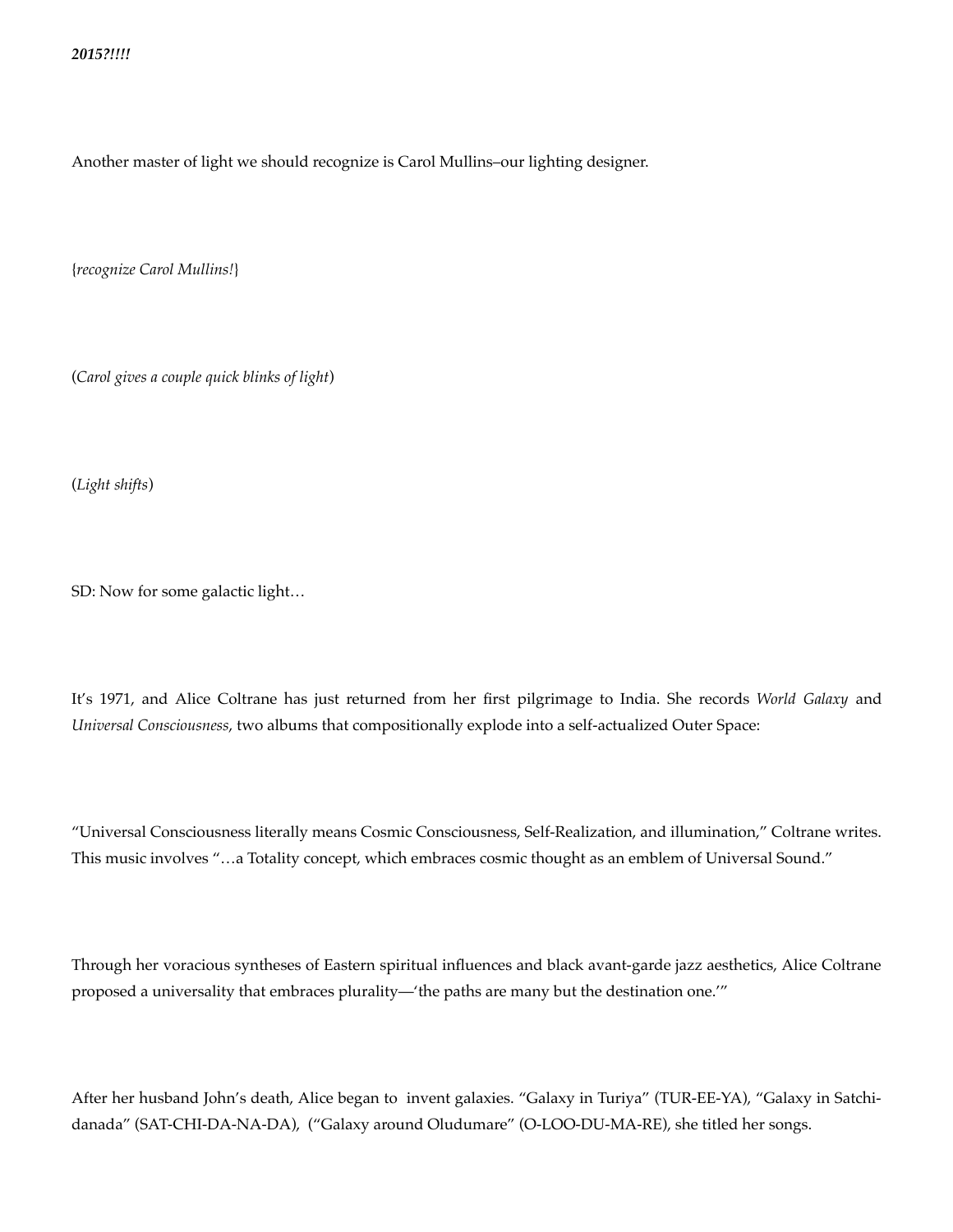Alice Coltrane's imagined galaxies co-exist with the galaxies that Vera Rubin sees in the 1970s from a telescope in the mountains outside of Santiago, Chile.

Over the course of her twelve-hour shift, she stands for 90 minutes at a time, training her eyes on the night sky. She is studying the velocities of galaxies, in order to better understand the expansion of the universe.

Rubin's study of galaxies helped to flip the terms of astronomical research—from the seen to the unseen.

When scientists thought they were studying the Universe, they realized they were studying a mere 5% of the universe.

The scientific community has slowly embraced the study of "dark matter."

She never received a Nobel Prize.

—-

The contributions of women artists and scientists has been ignored and rendered invisible by the establishment for centuries.

And yet, women will never stop illuminating the Universe.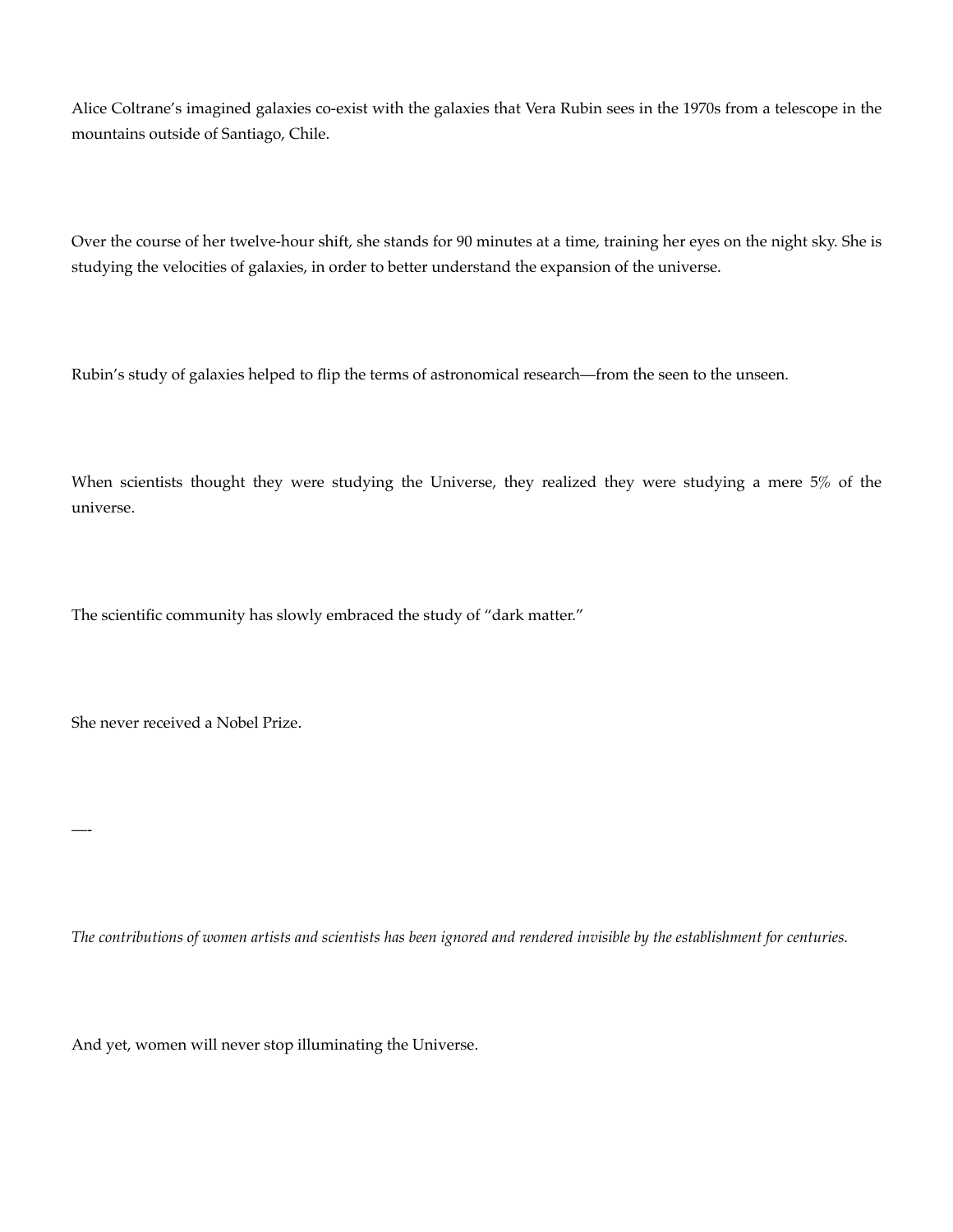In Alice Coltrane's and Vera Rubin's galaxies, knowledge is created through tangible, specific, and visionary means. The spaces they created are marked by an urgent plea for cosmic connection.

Perhaps the traces of all of these women's lives are somewhere out there, traveling toward the Magellanic Clouds, as if light were the one form that could truly carry their genius.

CUE SOUND: VERA RUBIN TRACK as Sarah begins

[*EC: Rubin / Walking Mirror as Sarah reads Vera Rubin text]:*

SD: During the 1970s accurate rotation velocities in galaxies accrued rapidly, due principally to more sophisticated observing instrumentation and techniques, both in the optical and in the radio spectral regions. By 1975 there was an optical rotation curve for M31 that was flat beyond the nucleus and believable, with accurate optical velocities which extend to 120 arcminutes.

High resolution optical spectra across the nucleus still took 6 hours to obtain, even using a spectrograph which incorporated an image tube. The telescope operators at the 84-inch KPNO telescope would cringe when they saw us coming, for they knew it meant a long night of only 2 exposures, with the telescope operator sitting on the observing platform as required, with no job to perform after once setting the telescope at the start of the night. Telescope operators even covered the faintly luminous clock face, for we feared red light leaks in the spectrograph during the long exposures.

Brink's thesis, a high resolution study of HI velocities in the inner 60 arcminutes of M31, showed additional complexity: along many lines of sight a low velocity component coexists with the higher rotational velocity. While generally interpreted as outer disk gas warped back into the line-of-sight, and hence with only a small radial component of velocity, we should be aware that bars or other triaxial motions near nuclei may be responsible. As in M 31, ionized gas with low velocities coexists with the higher rotation velocities in many spirals I observe.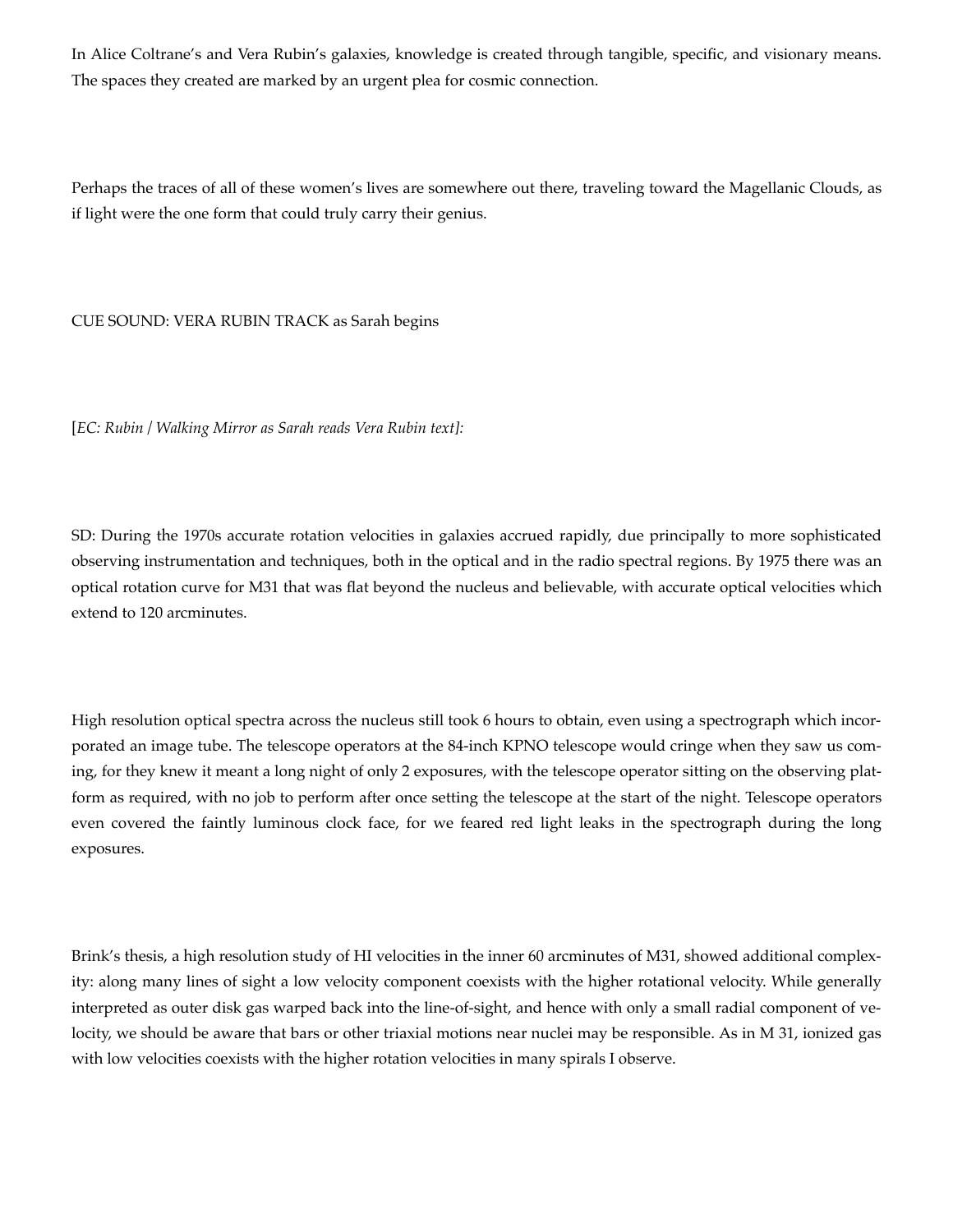But lest you think that M31 was the first galaxy to define a flat rotation curve, let me refer you to the 1959 study of by Louise Volders, from HI observations made at Dwingeloo. For M33, HI velocities, as if drawn with a ruler, slice through a scatter of optical points. The lack of impact on the astronomical community is curious; perhaps the instrumental capabilities was doubted. Surely a falling rotation curve was expected, based on the rotation curve for our galaxy predicted by Oort's constants A and B and Oort was Volder's professor). By 1072 Rogstad and Skostak could assemble 5 flat HI velocity curves for Scd galaxies, obtained with the Owens Valley two-element interferometer. They conclude in their abstract:

"Because of the very flat rotation curves observed for these Scd galaxies, total masses extrapolated to infinite radius are not known. Surface must-luminosity ratios must reach values of =20 at the Holmberg radius…"

Before that decade was over, we all knew that rotation surveys for spiral galaxies are flat and the efforts to determine the distributions and amounts of the mass components are still underway. For every galaxy, we can determine only the lower limits of its mass, for a flat rotation curve implies that mass increases linearly with a distinctly untasteful circumstance in physics. Consequently, M/L increases with radius, as mass M continues to increase where optical luminosity L has already converged to its limiting value. Hence 21/cm studies of of spirals with large HI disks are especially valuable for inferring the distributions and amounts of dark matter at large radial distances.

*EC ending USR, as she reaches behind the screen slides out of sculpture*–CUE SOUND: ALICE COLTRANE "Oceanic Beloved", which will transform into SUN RA "Love in Outer Space"

*[EC begins Balanchine phrase. @ a midpoint Sarah enters with Carried Mirror]*

*As EC crosses Downstage from SL to SR,* CUE FILM: MAYA DEREN (remake)

*Music fades out on its own. Film continues to End. JM lowers flap. SD turns out Sky Plate.*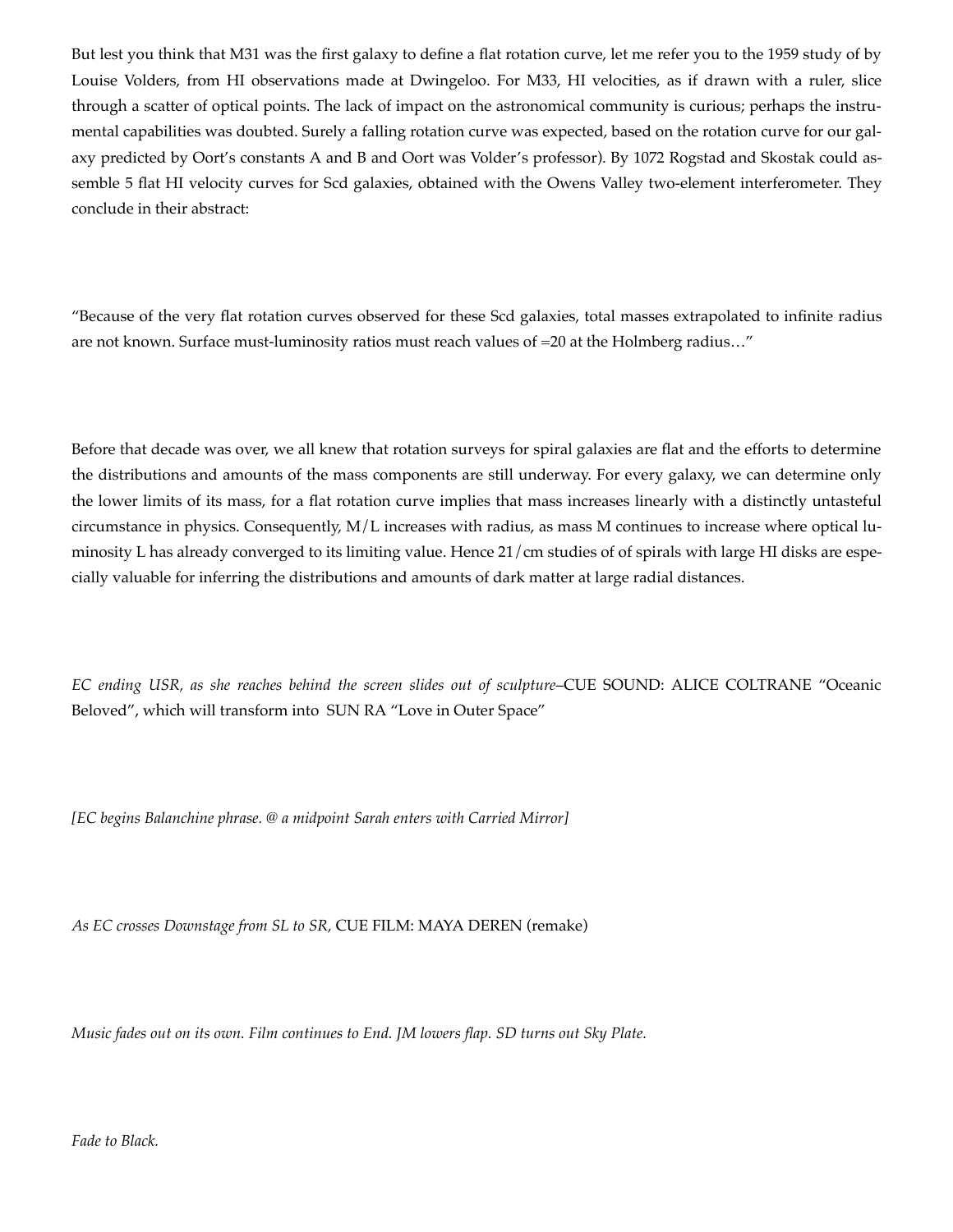#### **A History of Light**

Premiere: Danspace Project/St. Mark's Church, November 8, 9, 10, 2018

#### Concept: **Emily Coates**

Conceptual Development and Dramaturgy: **Emily Coates and Josiah McElheny**

Choreography and Script: **Emily Coates**

Videos at the close of Acts II and III: **Emily Coates** and **Josiah McElheny**, in homage to Vera Karalli and Evgenii Bauer's *The Dying Swan* (1916), and Maya Deren's "The Very Eye of Night" (1958)

Unaltered video excerpts in Act II: *The Dying Swan*, directed by **Evgenii Bauer** (1916), and *Chrysanthemum*, directed by **Pyotr Chardynin** (1914)

Astronomical Sky Plates: courtesy of astrophysicist **David H. Weinberg**, Ohio State University and Sloan Digital Sky Survey, New Mexico

Sculpture in Act III: **Josiah McElheny**, "Walking Mirror I" (2012), wood, mirror, nylon webbing, metal hardware

Visual objects designed for Acts I and III: **Emily Coates**, **Josiah McElheny**

Music Direction and Composition: **Will Orzo**

Lighting Design: **Carol Mullins**

Video Editing: Yana **Birÿkova**

Technical direction: **Neil Mulligan**

#### Performed by: **Emily Coates, Sarah Demers, Josiah McElheny**

Musical Sources: Wolfgang Amadeus Mozart, "Sonata No. 8 in A minor, K 310" (1778); Camille Saint-Saëns, "Le Cygne" (1886); Alice Coltrane, "Oceanic Beloved" (1968); Sun Ra, "Love in Outer Space" (1975).

Text quotations from Alice Coltrane, Vera Karalli, Stéphane Mallarmé, Vera Rubin.